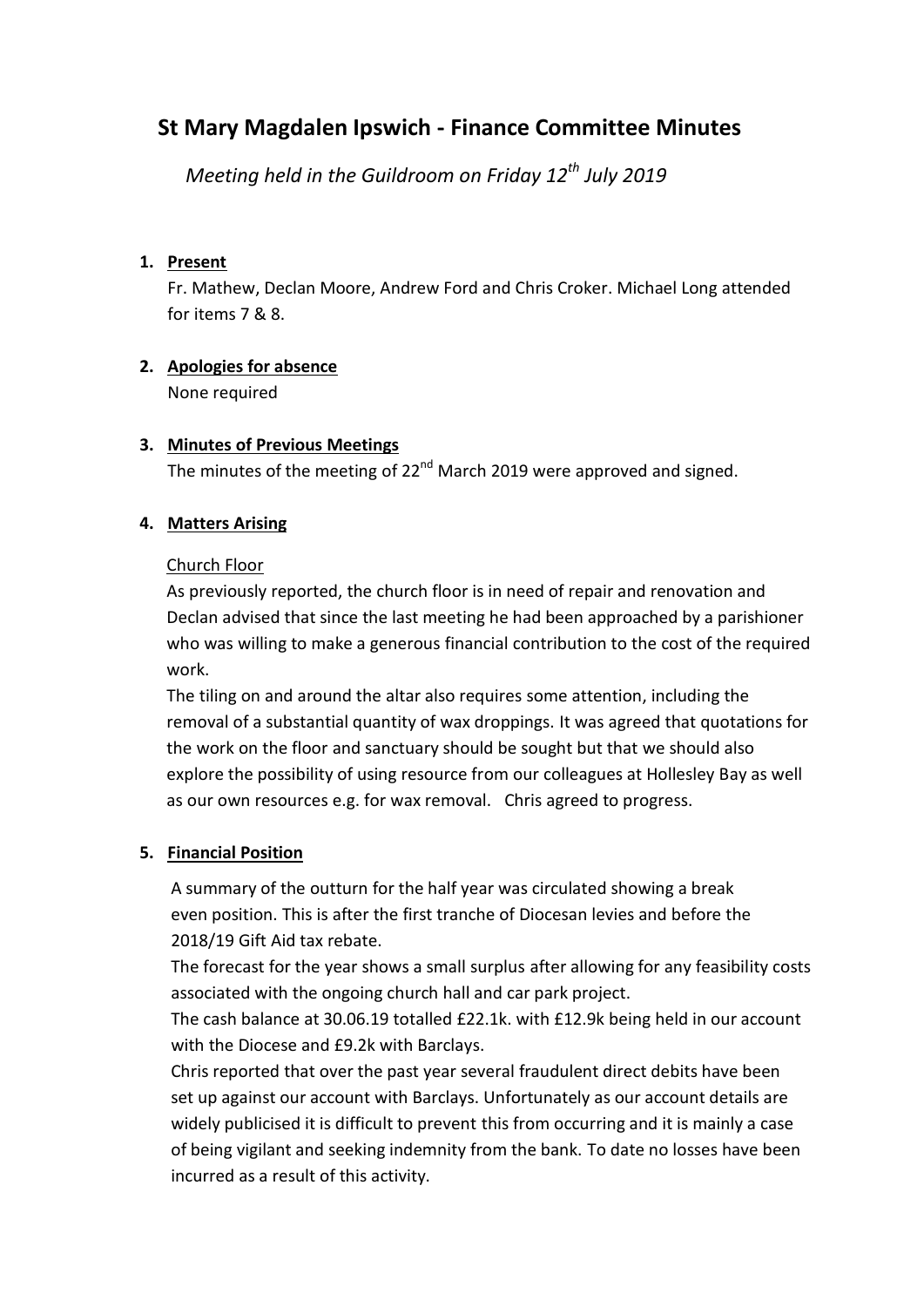#### **6. Gift Aid**

 As discussed at the previous meeting it was agreed that we should make an appeal for more parishioners to sign up to Gift Aid. This needs to comprise of both an explanatory note and a short appeal from the lectern. Chris has agreed to produce a note for newsletter insert and Declan has agreed to make the appeal. The appeal to also include a request for parishioners to review their offertory giving especially if the amount has not kept pace with inflation over the years.

#### **7. Font and Lectern**

The stone font and lectern were removed from the church a number of years ago and it was agreed that it would be preferable to have them both reinstated to form a matching set with the altar as previously. The current font (aka "the birdbath") is especially incongruous. Michael has been active in the pursuit of this and he briefed the meeting with his work so far which culminated in a quote of £2650 + Vat from the original suppliers Abbeygate Masonry Ltd. Of Bury St. Edmunds. This quote includes reducing the height of the lectern, making good any damage to either the font or lectern and installing both in the church. The quote was approved. The lectern also needs to be checked to ensure it has an optimum reading angle, Michael to consult with Abbeygate for their advice.

The final position of the font also needs to be decided.

There is a protocol to follow in such matters as it comes under the heading of "Reorganising the Sanctuary". Fr.Mathew to ensure consultation as appropriate.

#### **8. Church Sound System & Acoustics**

Michael reported that a piece of equipment has recently been installed which switches off the lectern and altar microphones when not in use thereby reducing extraneous noise from being fed back into the system.

Sound quality problems were reported from the First Holy Communion mass but it was felt that these could have been solved by the provision of hand held

microphones and was more of a school liaison than a sound system issue.

A solution to the reverberation problem is still being sought and Michael is arranging for another consultant to advise on how best this can be resolved.

Michael also to adjust the loop to improve the sound quality for those with hearing aids.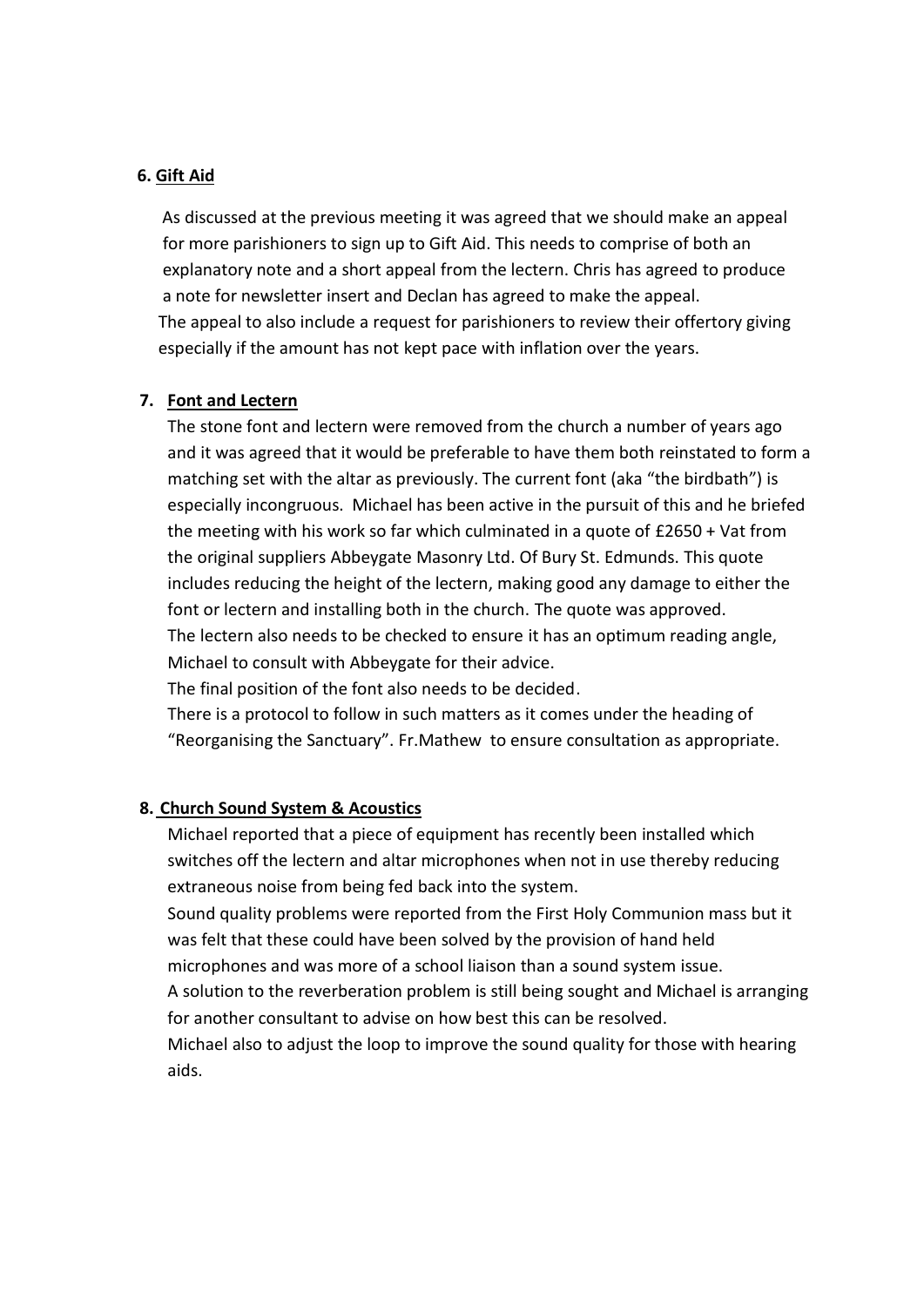#### **9.Social Outreach**

The St. Edmunds and Alive in Faith funds for social outreach have now been merged and parishes can apply for funds to help carry out suitable outreach projects. At the moment we do not have any projects running in our parish and there was a proposal that we should apply for funds to help supplement the breakfast club programme at St. Pancras school. This is a key initiative to help children who do not get a proper breakfast before attending school; not only does it mean that they start the day without feeling hungry but studies have shown that eating a proper breakfast considerably improves their learning ability. Fr. Mathew to pursue.

## **10. Health & Safety Inspections and Quinquennial Review**

Ellis Whittam who are the Catholic Insurance Service's strategic partner for Health & Safety have been contracted by the Diocese to visit all parishes over the next 2 years to carry out full Fire Risk Assessment and Health & Safety inspections. The cost of the initial inspection will be £468.00.

Their aim is to visit all parishes twice over 5 years to follow up on any agreed actions and to provide training as appropriate. We are currently awaiting a date for this inspection.

In addition to the above a quinquennial review of property is scheduled to take place later this year by Vaages Surveying; this will cover the condition of the church, presbytery and hall and will cost £1770.00.

Vaages will also contract separately for asbestos inspections (not necessary for SMM as we already have a report, asbestos management system and register) and legionella testing, which we will however require; this will cost approximately a further £300.00.

#### **11. Church Hall & Car Park Project**

Andrew updated the committee with the latest position. A design has been provided to a local company and we are currently awaiting a cost estimate. The VAT status of the project is slightly complex and needs to be clarified as it will have a considerable bearing on the overall cost. It was agreed that we should contract with VAT specialists Ellis Chapman and Associates who have quoted £600.00 for the work. This is considerably less than the figure quoted by the Diocesan auditors to carry out the same task.

# **12. Other Property Matters**

**(a) Hall**

Work carried out since the last meeting Nothing to report apart from general ongoing maintenance.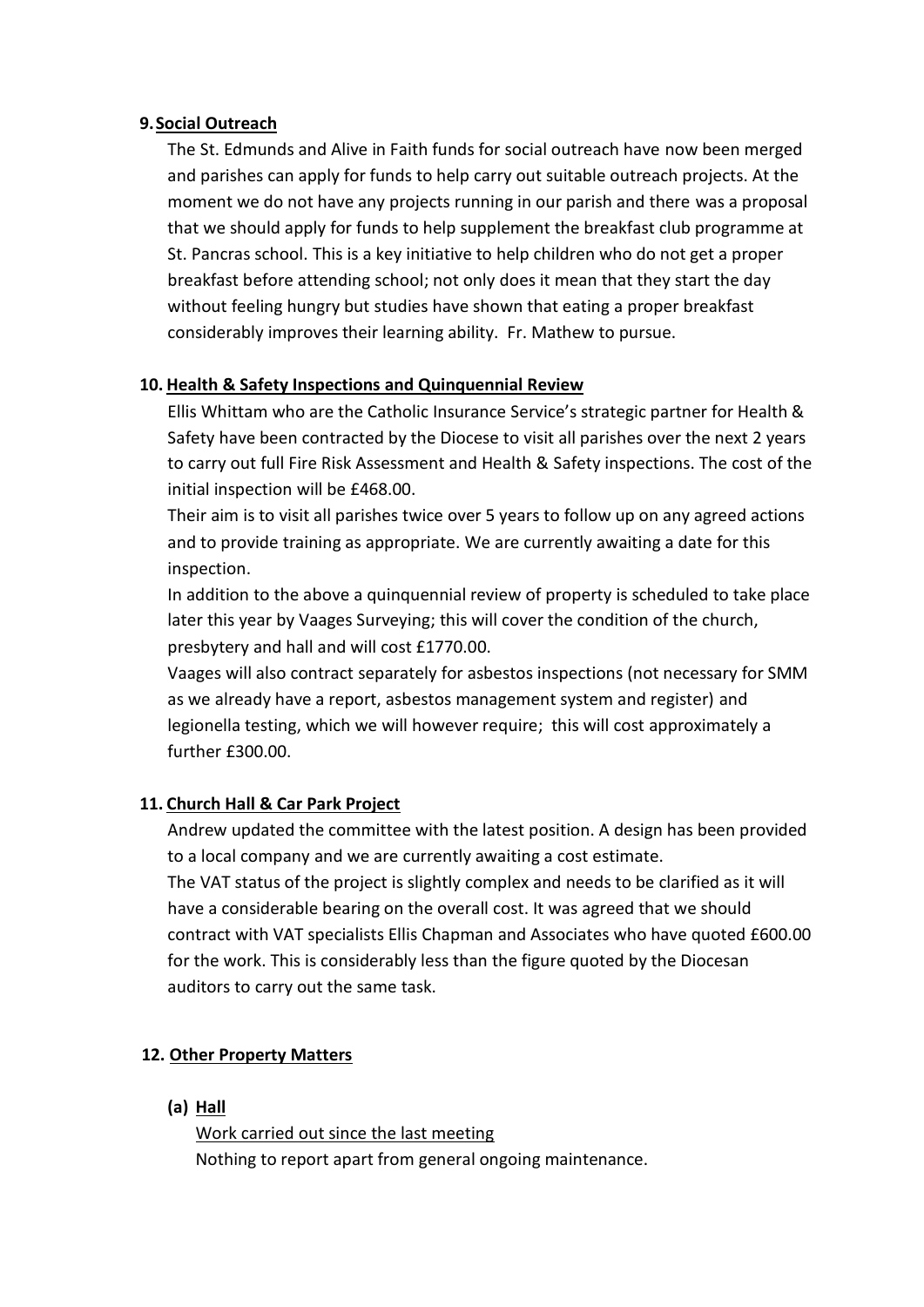## Future work required

 Part of the fencing at the rear of the hall has collapsed and either needs repairing or removing.

 Considerable investment is required to bring the hall up to modern day standards but until its long term future has been decided it was agreed that only minimum maintenance should be carried out to satisfy operational and Health & Safety requirements.

# **(b) Church**

# Work carried out since the last meeting

- Michael has completed the installation of replacement LED lights in the body of the church, the 2 overhead lights above the sanctuary and spotlights to highlight the statues and the Walsingham altar.
- The fabric cover on the Walsingham altar has been cleaned of wax and washed and a toughened glass cover installed to protect it.

# Future work required:-

- The notice board near the entrance to the church drive to be refurbished.
- Gutters and downpipes to be checked and cleared where necessary.

# **(c) Presbytery**

Work carried out since the last meeting:-

Nothing to report

# Future work required:-

- Broken leaded light panel in the hall doorway to be replaced.
- Main garage to be repainted and guttering repaired
- Gutters and downpipes to be checked and cleared where necessary.

# **(d) Grounds**

# Work carried out since the last meeting:-

Nothing to report apart from general ongoing maintenance.

# Future work required

- The front driveway to be cleared of vegetation.

# **13. Any Other Business**

 It was agreed that consideration should be given to restarting meetings of the Guild of Martha and Joseph to help bring together all of the parishioners who carry out